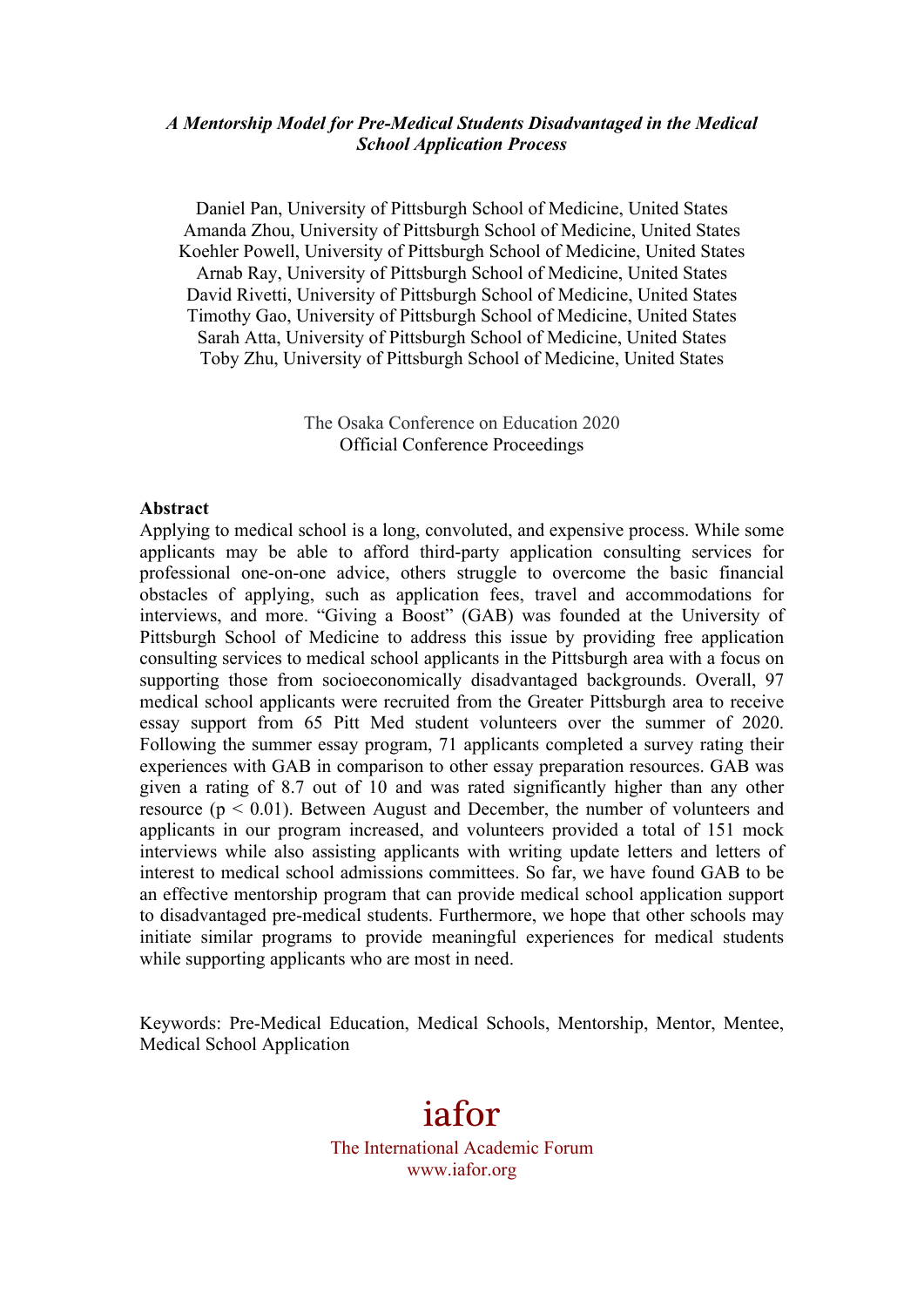#### **Introduction**

Applying to medical school is one of the first steps that students must take towards becoming physicians. However, it is a costly and convoluted process that acts as an inequitable barrier for many students. The current American Medical College Application Service (AMCAS) process of applying to medical school consists of multiple steps: a single primary application, individual secondary applications for each medical school to which the student is applying, interviews, and the submission of additional letters to admissions committees. The primary application includes a personal statement and descriptive resume, and the secondary applications include several institution-specific essay prompts. Once medical schools review both applications, in addition to academic performance, students may be invited to interviews. In 2018, the median number of interviews offered and attended among medical school matriculants was three (Association of American Medical Colleges, 2018). Finally, student applicants may submit updates, letters of intent, or letters of interest to institutions throughout the year in an attempt to improve chances of acceptance.

This entire process carries immense financial burden for many applicants. While some applicants may be able to afford to spend hundreds of dollars per hour to utilize thirdparty application consulting services for professional one-on-one advice, others struggle to overcome the basic financial obstacles of applying, such as application fees, travel and accommodations for interviews, and more. On supplemental (secondary) applications alone, the median cost reported by medical school matriculants in 2018 was \$1,200 with 13.2% spending \$3,000 or more (Association of American Medical Colleges, 2018). Programs, such as the AAMC Fee Assistance program for primary applications and school-specific accommodations, exist to lessen these expenses. However, no aid packages exist that fully cover the costs of applying (Millo et al., 2019). Of the programs that do exist, they do not adequately compensate for the massive advantage of professional consultation.

We truly believe that the medical school admissions process should be based on applicants' merits, character, and passion for medicine, rather than their monetary wealth or pre-existing connections. To equalize the playing field, we established "Giving A Boost" (GAB) at the University of Pittsburgh School of Medicine (Pitt Med) as a student organization in which like-minded medical student volunteers provide free application consulting services, such as essay feedback on primary and secondary applications and interview preparation, to allopathic and osteopathic program applicants in the Greater Pittsburgh Area.

#### **Giving a Boost's First Year**

At the start of 2020, GAB's first goal was to provide both MD and DO medical school applicants with feedback on their application essays via a summer essay program for local students applying to medical school.

To reach out to nearby applicants to medical school, we first contacted the nine prehealth advising programs (University of Pittsburgh, Carnegie Melon University, Chatham University, Point Park University, Duquesne University, Carlow University, Allegheny College, and Washington and Jefferson College) in the greater Pittsburgh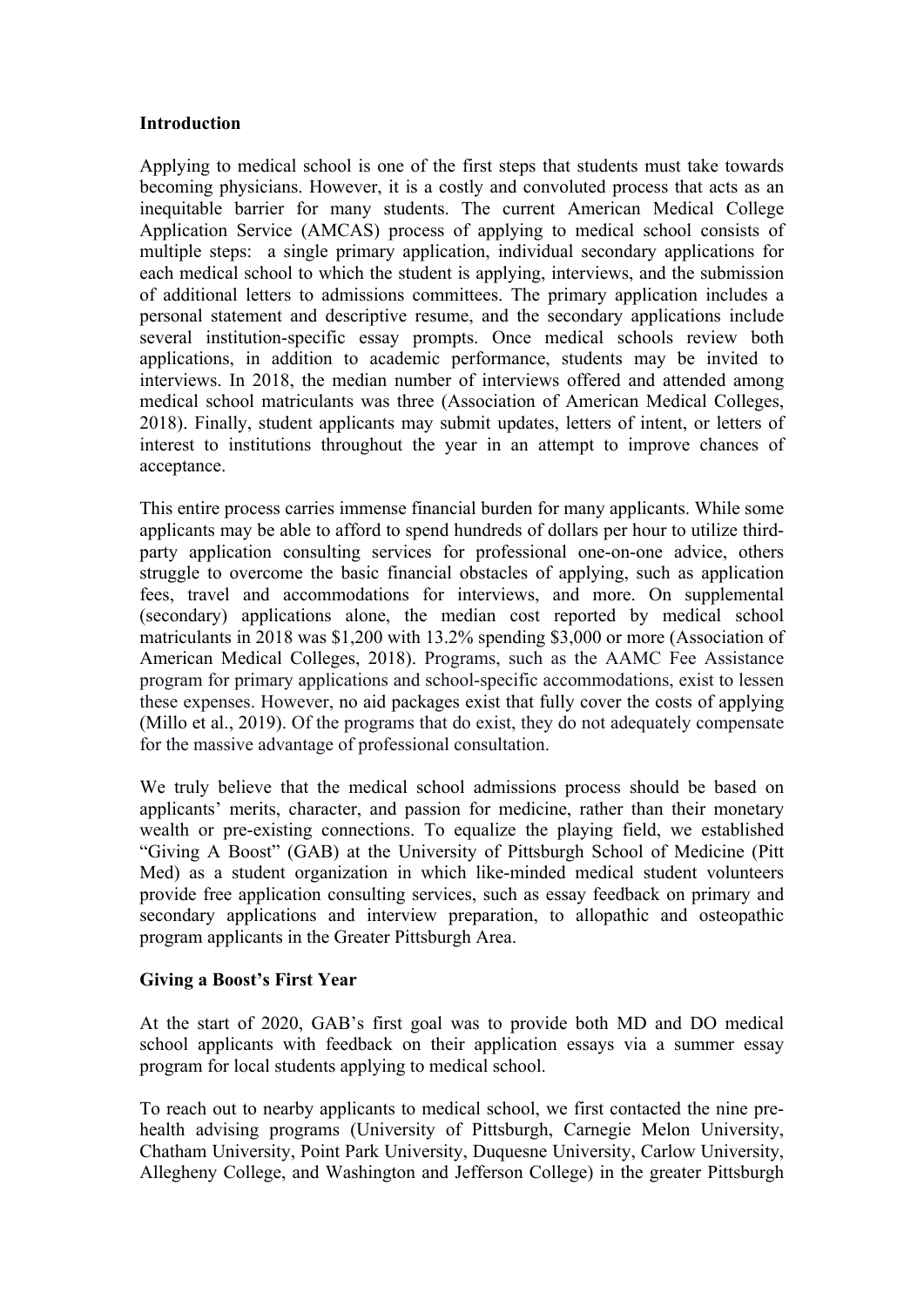area to request that they advertise our free services to their students. Second, we contacted various departmental advisors and pre-medical student organizations at local universities to further disseminate our information. Third, our information was distributed through the "Pitt Med Student Ambassadors" social media pages, which are frequented by many students interested in Pitt Med. Throughout the whole process, we advertised our services to applicants as a free, comparable version of those offered by paid consulting businesses. In addition, we requested that interested applicants self-select amongst themselves and sign up if they felt that they would not have been able to afford those consulting businesses' paid services. This allowed us to support the applicants who would benefit most from our free help.

To ensure that each of the 97 applicants who ultimately signed up for our upcoming summer program could be properly supported, we recruited 65 students from Pitt Med who committed to serve as volunteer mentors over the summer months. As students at the medical school, all our volunteers had experienced writing a variety of essays as part of the medical school application process. They were trained and then instructed to provide comments and feedback on the applicants' main primary application personal statement and various secondary application essays throughout the summer.

After recruiting our medical school applicants and Pitt Med student mentors, we distributed a survey to both groups to gather personal information, including undergraduate majors, extracurriculars, and personal motivation for medicine. Our intention behind this survey was to create mentor-mentee pairings of similar backgrounds so that the medical student could provide support unique to their shared experiences (e.g. reapplicants, nontraditional, under-represented minority, firstgeneration low income, MD/PhD). Using this method, each applicant was paired with one of the Pitt Med student volunteers.

Over the summer, GAB leaders sent a biweekly email to check in with each applicant and student volunteer in order to ensure that the process was running smoothly from both sides of each applicant-volunteer pairing. The GAB team personally managed any issues that arose throughout the summer. For example, if an applicant could not reach a volunteer, we were able to contact the volunteer to remind them of their commitment to the program or ultimately reassign the applicant to a new volunteer if the issue persisted.

At the beginning of August, once our summer essay support ended, we started offering mock interview services to prepare applicants for the next step in their application process. All summer program applicants were invited to make use of our continuing services, which began with the mock interviews that were offered throughout the fall semester. We also collaborated with the Minority Association of Pre-Medical Students chapters in Pennsylvania, Delaware, and West Virginia to further extend the reach of our program to underprivileged students of underrepresented minority backgrounds across these three states. All volunteer mock interviewers were again recruited from amongst Pitt Med's students. We again trained the Pitt Med volunteers on how to perform mock interviews, as well as how to provide constructive feedback on their mock interviewees' responses. Most of the volunteer mock interviewers also act as student interviewers for the Pitt Med admissions office, so these volunteers were able to provide the mock interview as they would for a regular medical school interview. In total, 45 volunteer mock interviewers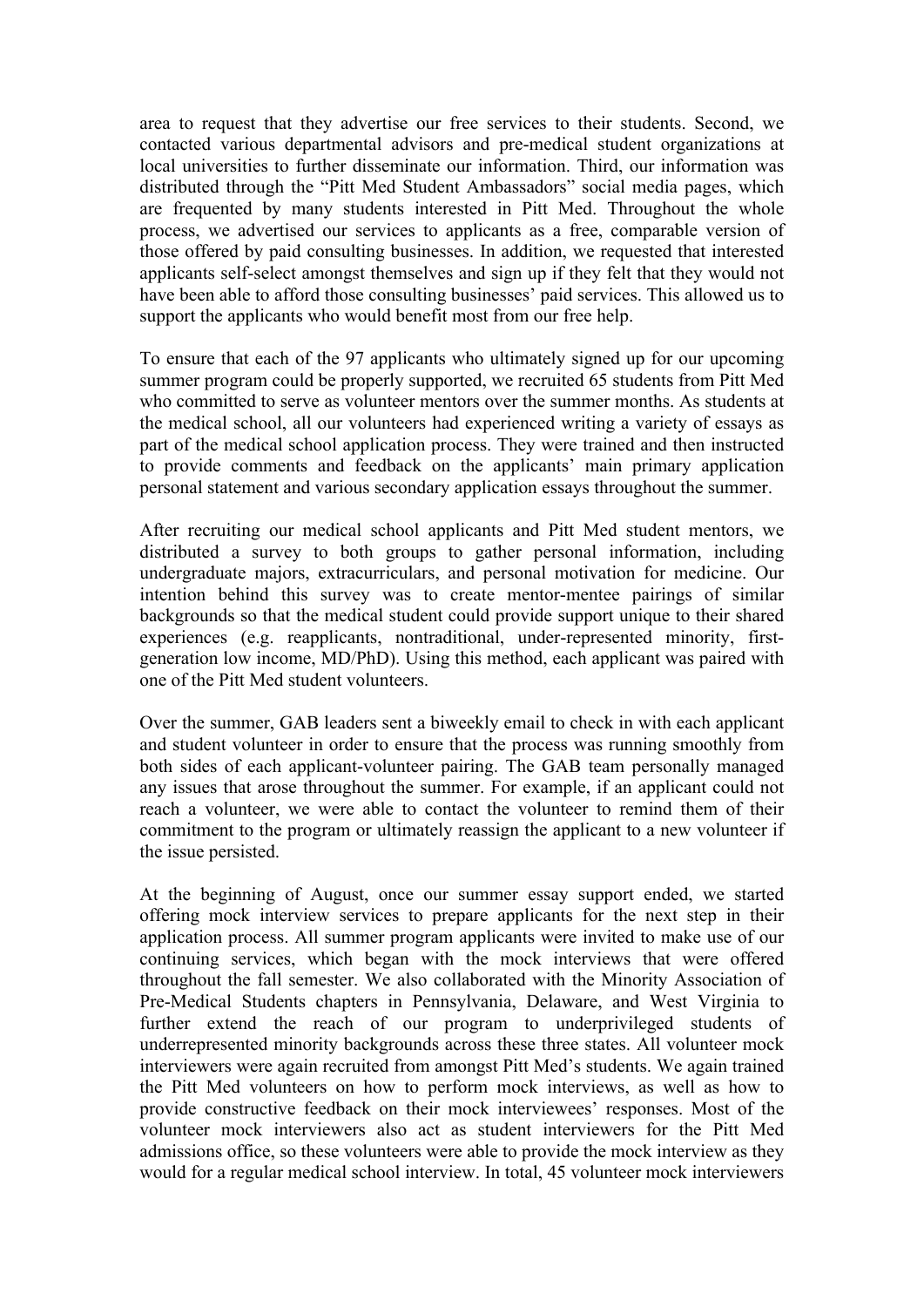have provided 88 applicants—many of which were not involved in our summer program—with a total of 151 mock interviews across a 5-month period, beginning in August.

As requested by many of the applicants, in November, GAB volunteers gave a presentation to applicants on how to write update letters and letters of interest to medical school admissions committees. Since this presentation, applicants have been invited to submit their drafted letters for advice, with GAB volunteers providing comments and feedback to their assigned applicants in a method similar to our previous summer essay program.

As this year's medical school admissions cycle progresses, we will continue to provide free services to local and regional applicants, as requested.

#### **Results from Our Summer Essay Program**

At the end of the Giving a Boost 2020 summer essay program, a survey was distributed to the applicants to rate their experiences with the program on a scale of 1- 10 (with 10 being the highest) compared to other essay preparation resources, including friends, faculty, pre-health advising, student organizations outside of GAB, and paid consulting services. Respondents were also asked to provide basic demographic information. Survey data was collected using Google Forms (Google, Mountain View, CA). Statistical analyses and figure creation were performed using GraphPad (GraphPad Software, San Diego, CA).

71 applicants filled out the survey (73% response rate). Out of those who responded, 4  $(5.6\%)$  self-identified as 1<sup>st</sup> generation college students, 6 (8.5%) as LGBTQIA+, 11 (15.5%) as under-represented minorities (URM) in medicine, 4 (5.6%) as MD or DO program reapplicants, and 12 (16.9%) as being from a medically underserved area. For the application cycle of 2020-2021, 21 (29.6%) applicants self-identified as being from the undergraduate graduating Class of 2021, 24 (33.8%) from the Class of 2020, 19 (26.8%) from the Class of 2019, and 7 (9.9%) from the Class of 2018 or older. This data is summarized in Table 1.

Across the 71 responses, applicant ratings for GAB, pre-health advising, student organizations outside of GAB, friends, and faculty (average  $\pm$  standard deviation) were 8.7 (1.8), 5.3 (3.2), 4.1 (3.2), 7.6 (2.3), and 6.0 (3.2), respectively. Two-tailed Student's t-test with unequal variance was performed between GAB and each of the other resources. GAB was statistically significantly rated higher than any other resource. More specifically, analysis comparing GAB with the next highest rated resource (friends) yielded a p value of 0.0034. Comparisons with pre-health advising, student organizations outside of GAB, faculty, and paid consulting services yielded p values << 0.0001 (Figure 1 and Table 2). Finally, the applicants rated a willingness to recommend GAB to others as a 9.5 (1.0).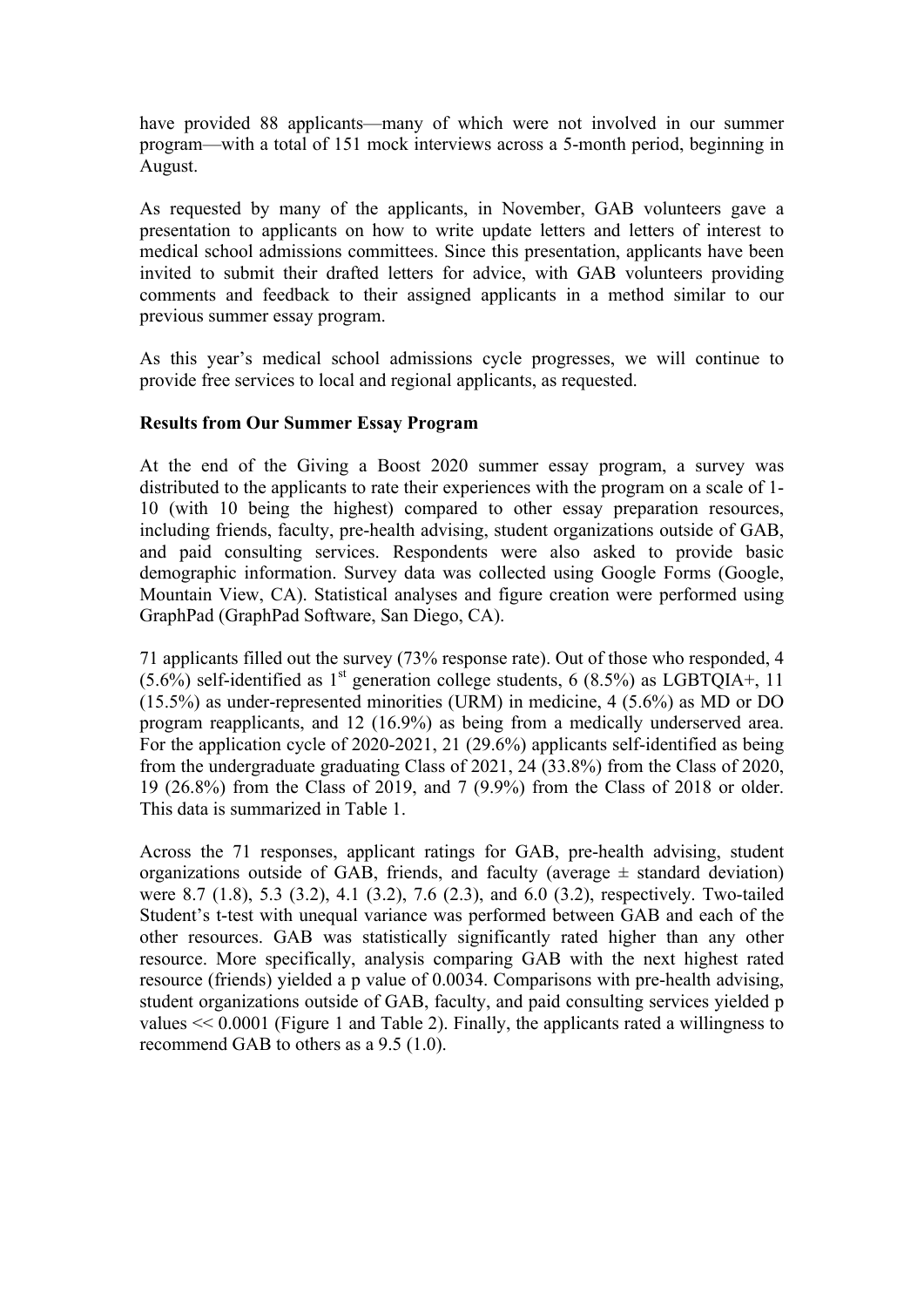| <b>Applicant Demographics</b>              | Number $(\% )$ |
|--------------------------------------------|----------------|
| 1 <sup>st</sup> Generation College Student | $4(5.6\%)$     |
| LGBTQIA+                                   | $6(8.5\%)$     |
| Underrepresented Minority in Medicine      | $11(15.5\%)$   |
| Reapplicants                               | $4(5.6\%)$     |
| From a Medically Underserved Area          | $12(16.9\%)$   |
| <b>Graduating Classes (Undergraduate)</b>  |                |
| 2021                                       | $21(29.6\%)$   |
| 2020                                       | 24 (33.8%)     |
| 2019                                       | $19(26.8\%)$   |
| 2018 and Older                             | $7(9.9\%)$     |

**Table 1: Demographics of applicants this cycle who signed up for GAB.**



**Figure 1: Graphical representation of the average scores and error bars for each of the resources rated by applicants**.

GAB was statistically significantly rated higher than any of the other resources. \*\*\*\*  $p < 0.0001$ , \*\*  $p < 0.01$ .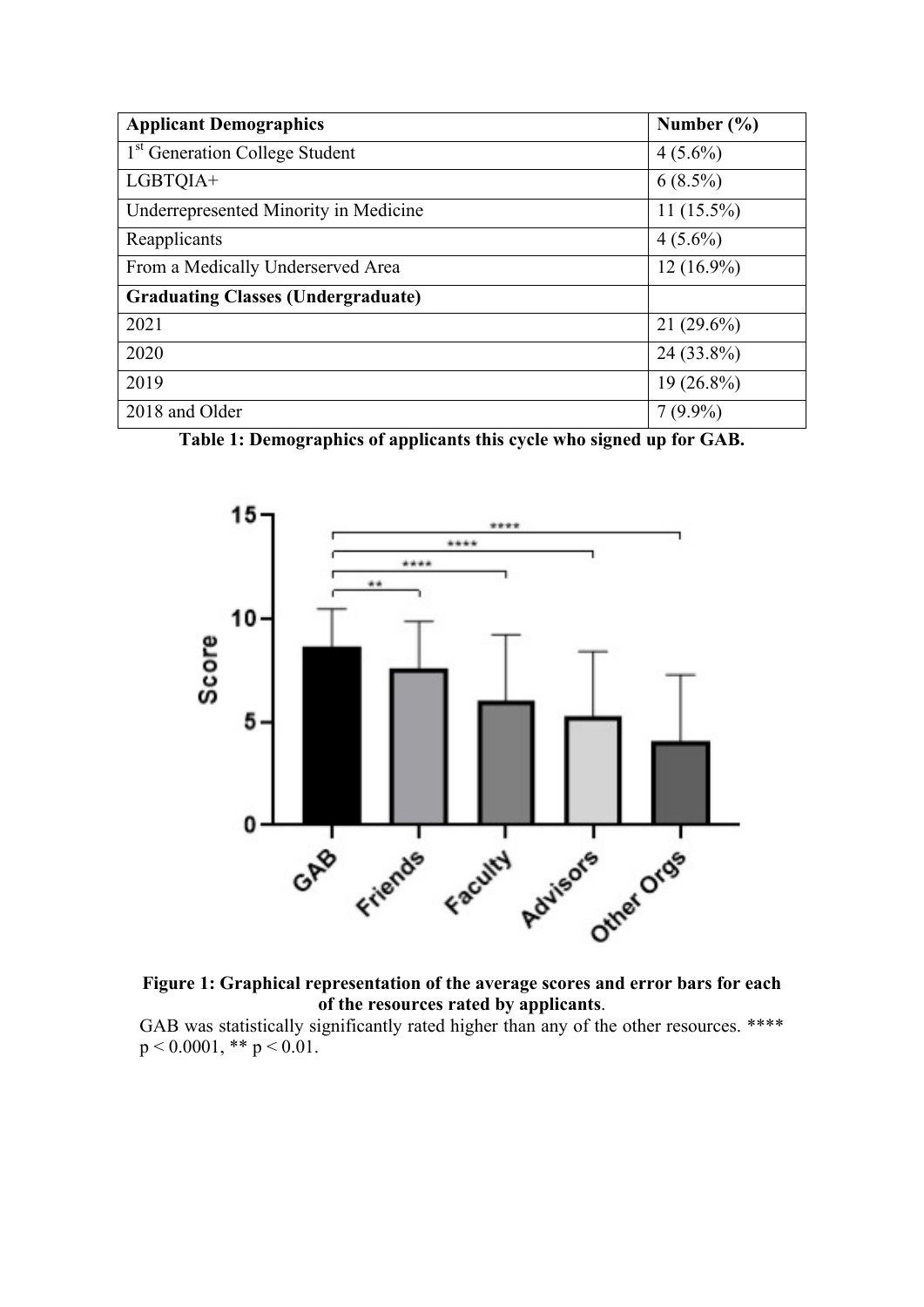|                                                               | Average<br><b>Score</b><br>(stdev) | <b>P-Value</b><br>Compared<br>to<br><b>GAB</b> |
|---------------------------------------------------------------|------------------------------------|------------------------------------------------|
| Giving a Boost (GAB)                                          | 8.7(1.8)                           |                                                |
| Pre-Health Advising (Advisors)                                | 5.3(3.2)                           | <<0.0001                                       |
| Student Organizations Outside of GAB (Other Student)<br>Orgs) | 4.1(3.2)                           | <<0.0001                                       |
| Friends (Friends)                                             | 7.6(2.3)                           | 0.0034                                         |
| Faculty (Faculty)                                             | 6.0(3.2)                           | <<0.0001                                       |

#### **Table 2: Statistical analysis comparing GAB to other resources rated by applicants.**

The numbers displayed in this table correspond to the graphical representation in Figure 1.

# **Reflections**

GAB was initiated with the goal of providing mentorship to students navigating the medical school application process by taking a holistic and longitudinal approach to advising. A central pillar of medical education is passing along experiences and advice from those who have successfully completed a requisite stage of the journey, which is embodied by this free service for applicants. For students who do not have the financial means to utilize an application service, this program helps to reduce disparities based solely on socioeconomic status. Mentorship and advising are vital both in the stages preceding medical school, as well as at each subsequent milestone of medical training. Through pairing applicants with medical students who recently navigated the medical school admissions process, GAB was able to offer support that incorporated all of the components of a successful application.

The model that we created has demonstrated that a medical student to pre-medical student pairing has been effective in providing essay and interview feedback to disadvantaged pre-medical students. In addition, mentor-mentee relationships have fostered a broader discussion of competencies that are encouraged and expected in a practicing provider. From our first year, we found that both parties benefitted from the experience, not just the applicant. For mentors, the ability to give back and contribute to the next cohort of medical professionals has anecdotally proven to be a rewarding and educational experience.

The implementation of GAB at the University of Pittsburgh School of Medicine was a collaborative undertaking by several motivated medical students and faculty members, and we have a strong belief that similar programs can be implemented at other medical schools with the right support. Given the stringent timeline that medical students across the nation abide by in regard to standardized exams (USMLE Step 1) and clinical rotations (usually beyond M-2 year), we saw successful implementation of GAB during the first year of medical school. When we established this organization as first-year students, we were still very familiar with the medical school application cycle, and many of the upperclassmen involved in our program volunteered when they were not actively participating in their clerkship rotations.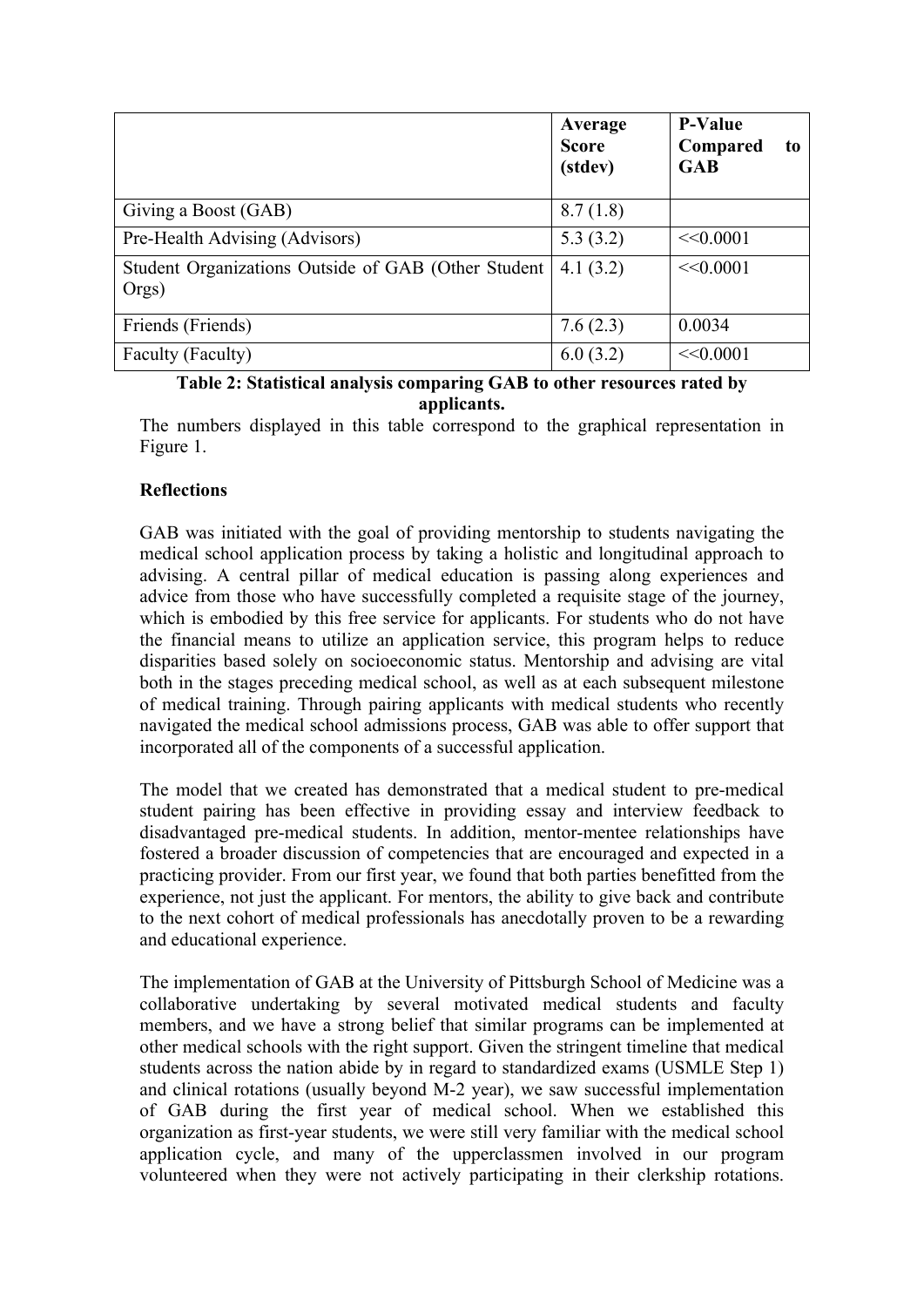Thus, it is also important to consider medical school timelines and various curricular requirements when establishing a similar organization at another institution.

Present success of GAB has been represented by applicant feedback following various components of support and mentorship throughout this application cycle. While this indicates levels of applicant satisfaction and their perceived level of support with application materials, it does not yet encompass the ultimate goal of the program, which hopes to convert a high degree of longitudinal support into medical school acceptances and matriculations. This data will be collected in the spring and summer months of 2021 as the first GAB cohort approaches their first year of medical school.

### **Conclusion**

With an initial goal of providing essay assistance to medical school applicants, GAB has become a student organization that has provided not only free primary and secondary essay feedback, but also assistance regarding interviews, update letters, and letters of intent/interest. GAB grew into a longitudinal and holistic mentorship program that has proven how medical student to pre-medical student pairings are effective in providing medical school application support to disadvantaged premedical students. We expect for GAB to continue its growth at Pitt Med and further expand in the mid-Atlantic region. We hope that these efforts will encourage other schools to initiate similar programs to provide meaningful and educational experiences for medical students while also making a convoluted and difficult process more affordable and supportive for applicants who may not otherwise have the connections or means to receive this help.

# **Acknowledgements**

We would like to thank Dr. Jason Chang for his support in helping us implement Giving a Boost at our institution and for providing us with the skills to do so.